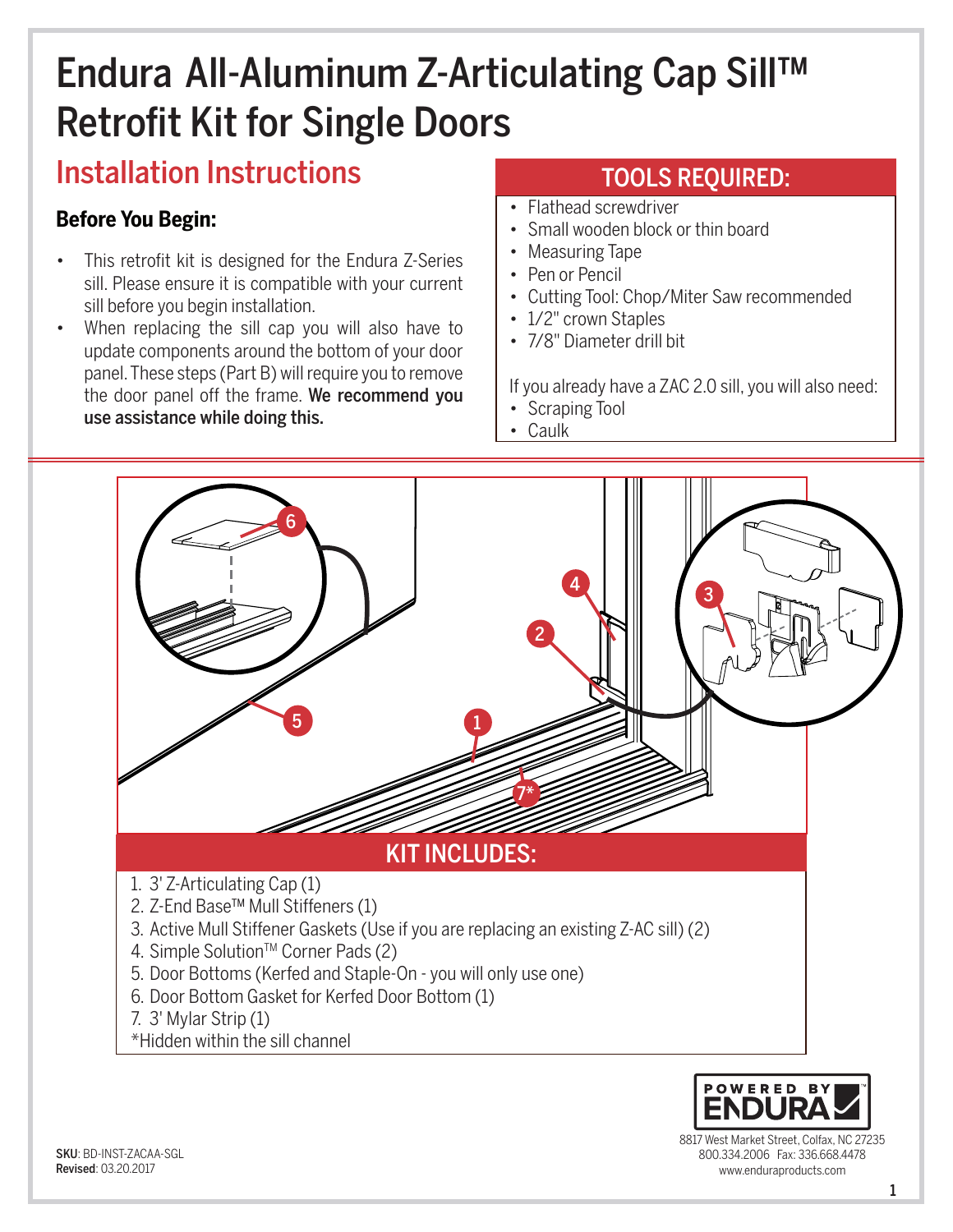# Part A: Prepare for Install

### STEP 1: PREPARE THE SILL BY REMOVING THE FOLLOWING COMPONENTS



## STEP 2: REMOVE THE DOOR PANEL FROM THE FRAME

Remove the door panel by unscrewing at the hinges. Carry to a flat work surface and lay horizontally. We recommend you use assistance for this step.

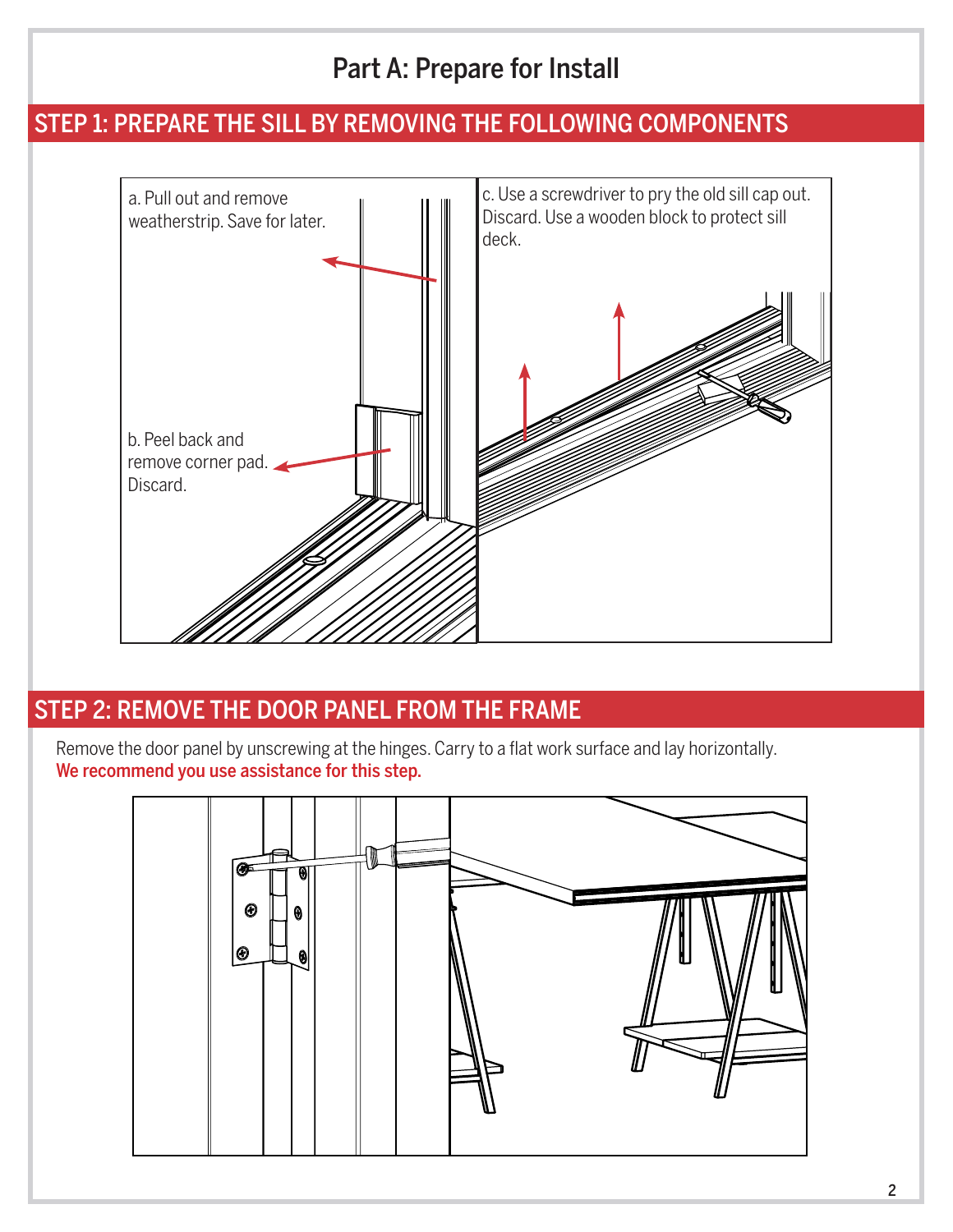# Part B: Install New Sill Cap

### STEP 3: PREPARE AND SIZE NEW SILL CAP

a. Remove the two spring-loaded bases that are on each end of the sill cap. Keep these to return on cap after resizing.



b. Measure the length of the sill (X). Cut the sill cap to X- 1/4".



c. Return the two spring-loaded bases on each end of the cut sill cap.

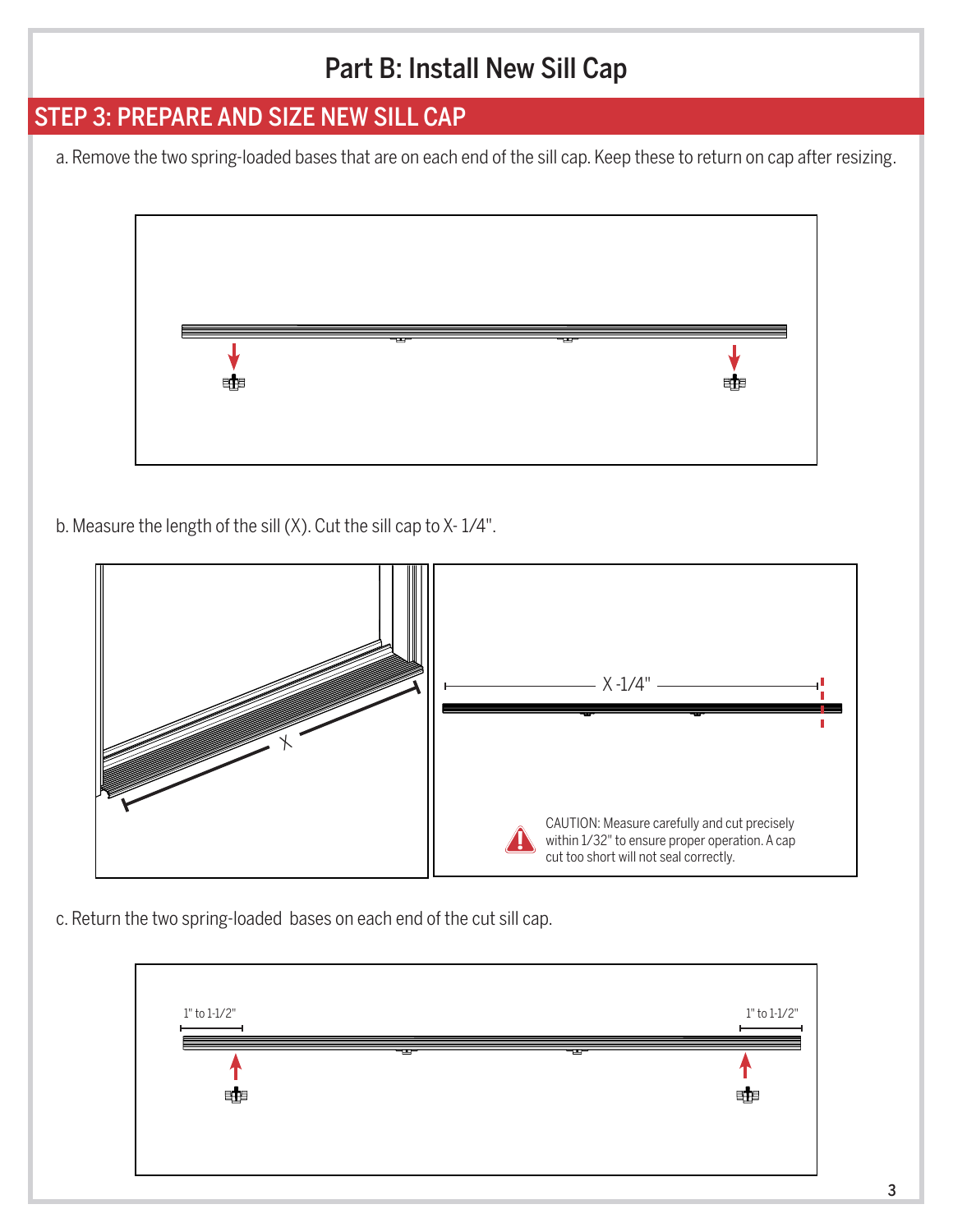## STEP 4: INSTALL THE MYLAR STRIP

Remove the paper backing from the mylar strip. Align with the inside edge of the sill dam and apply by pressing into place.



#### STEP 5: INSERT MULL STIFFENERS

Insert the mull stiffeners into the sill channel and slide to the end so it is flush with the jamb. The stiffeners are handed and will only go in one way. Repeat on the other side of the sill.



**Note:** Do not remove the orange protective label. Only remove after Step 6, when new sill cap is installed.

If you are replacing an existing ZAC 2.0 cap, you already have the Z-End Base™ installed and only need to replace the foam pad.

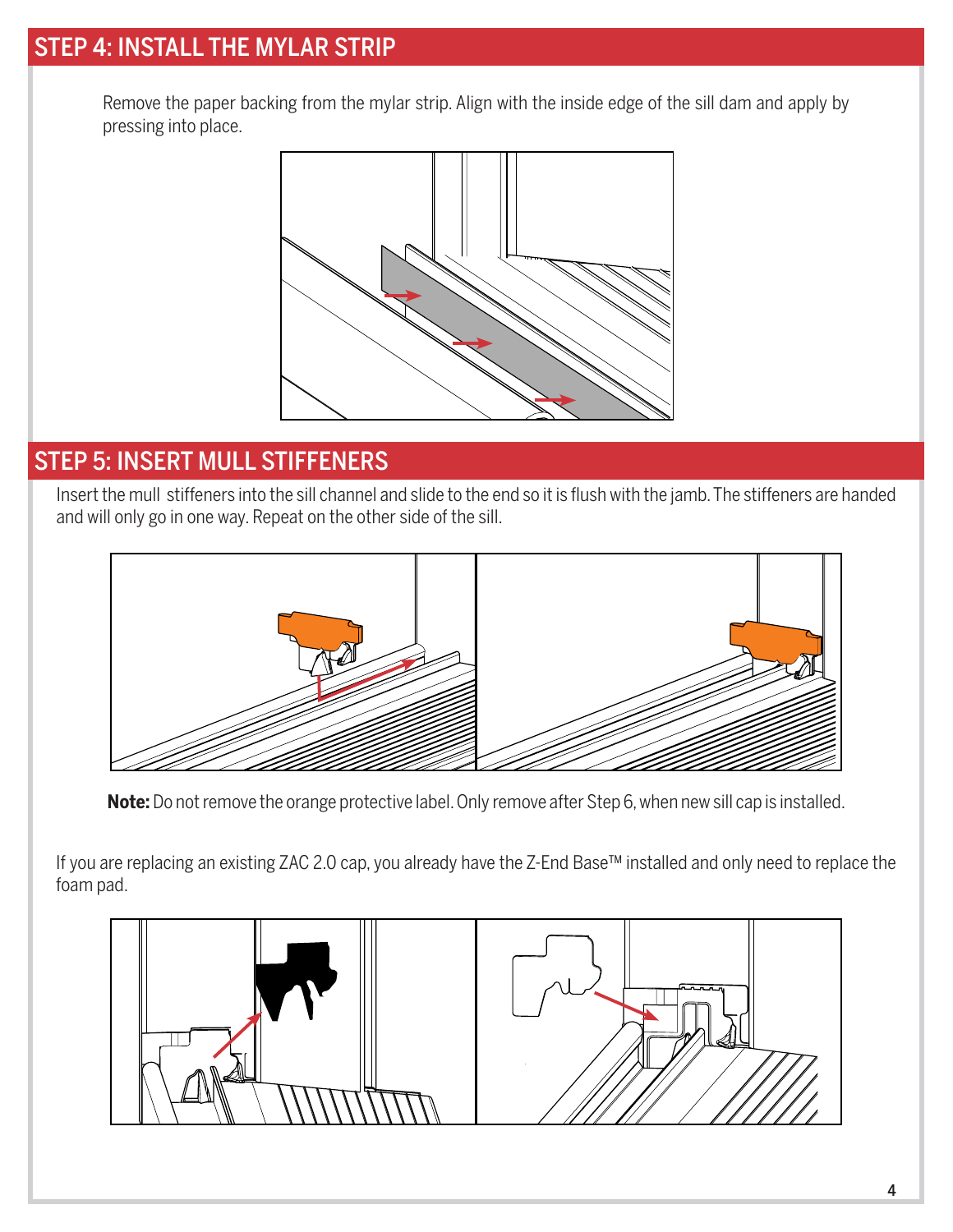# STEP 6: INSTALL NEW SILL CAP

To install new sill cap into the channel align the edges of the sill cap with the mull stiffeners and applying pressure evenly across the length to seat the cap in the channel.



a. Align edge of cap with mull stiffener on one end. b. Install the other end of the cap by aligning it



The sill cap should sit in the channel as shown c. Remove the orange protective gasket. above, with the angled leg contacting the back side of the sill dam.



straight with the sill channel and pressing down.

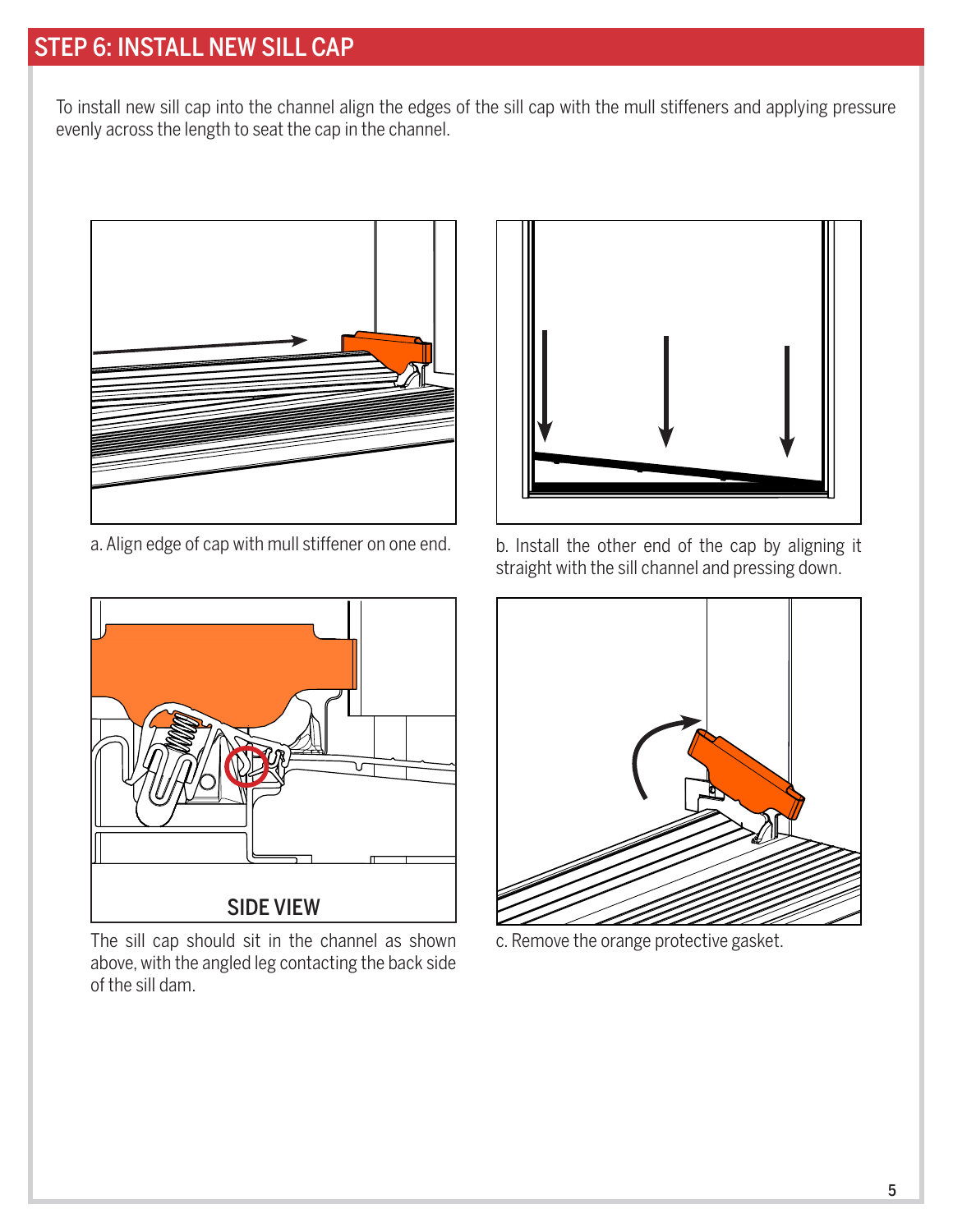# Part C: Update Door Bottom

### STEP 7: REMOVE EXISTING DOOR BOTTOM

Use a flathead screwdriver to pry off the door bottom from the bottom of the door panel. Identify type (Step 8) and discard.



#### STEP 8: IDENTIFY YOUR DOOR BOTTOM AND CUT THE NEW DOOR BOTTOMS TO SIZE

a. Look at the door bottom that you just removed, examining the side that was against the door panel.

- If it has kerfs or "legs" on it, you have the Kerfed Door Bottom
- If it is smooth, you have the Staple-On Door Bottom

You may discard the other and proceed with the appropriate steps for replacement.



b. Measure the length of the door panel. Cut the door bottom to match this length.

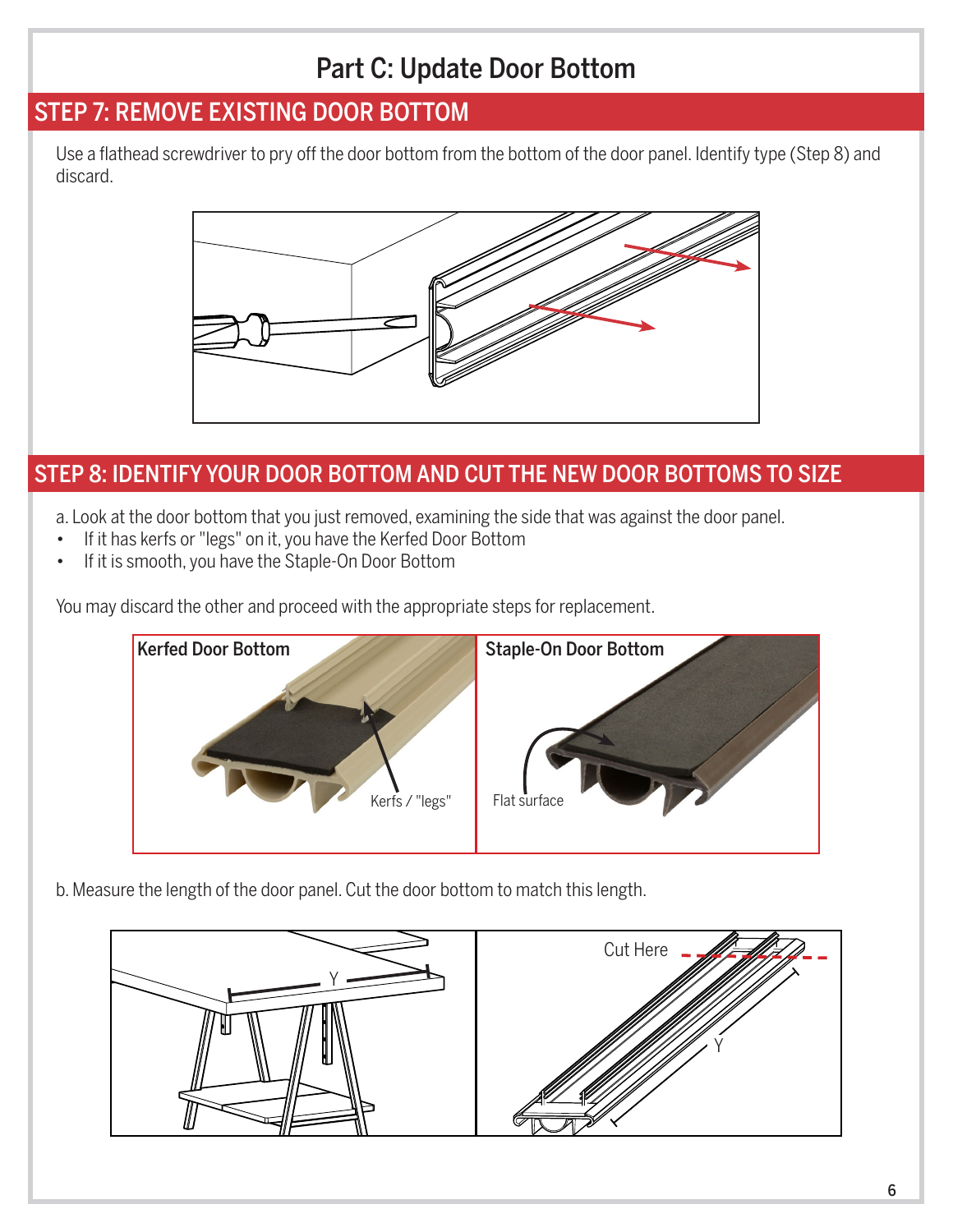# STEP 9: INSTALL THE DOOR BOTTOMS

To install the door bottom on the panel, follow the appropriate steps for Kerfed and Staple-On door bottoms.

#### **Kerfed Door Bottoms**

a. Measure the notch from the cut side of the door bottom. If the notch is less than 1-1/4", cut the kerf legs to create a notch that is 1-1/4".



b. Apply the door bottom gasket, ensuring the solid edge is flush with the cut edge of the door bottom.



c. Install the new door bottom by inserting the kerf legs into the panel slots and secure each end with staples.